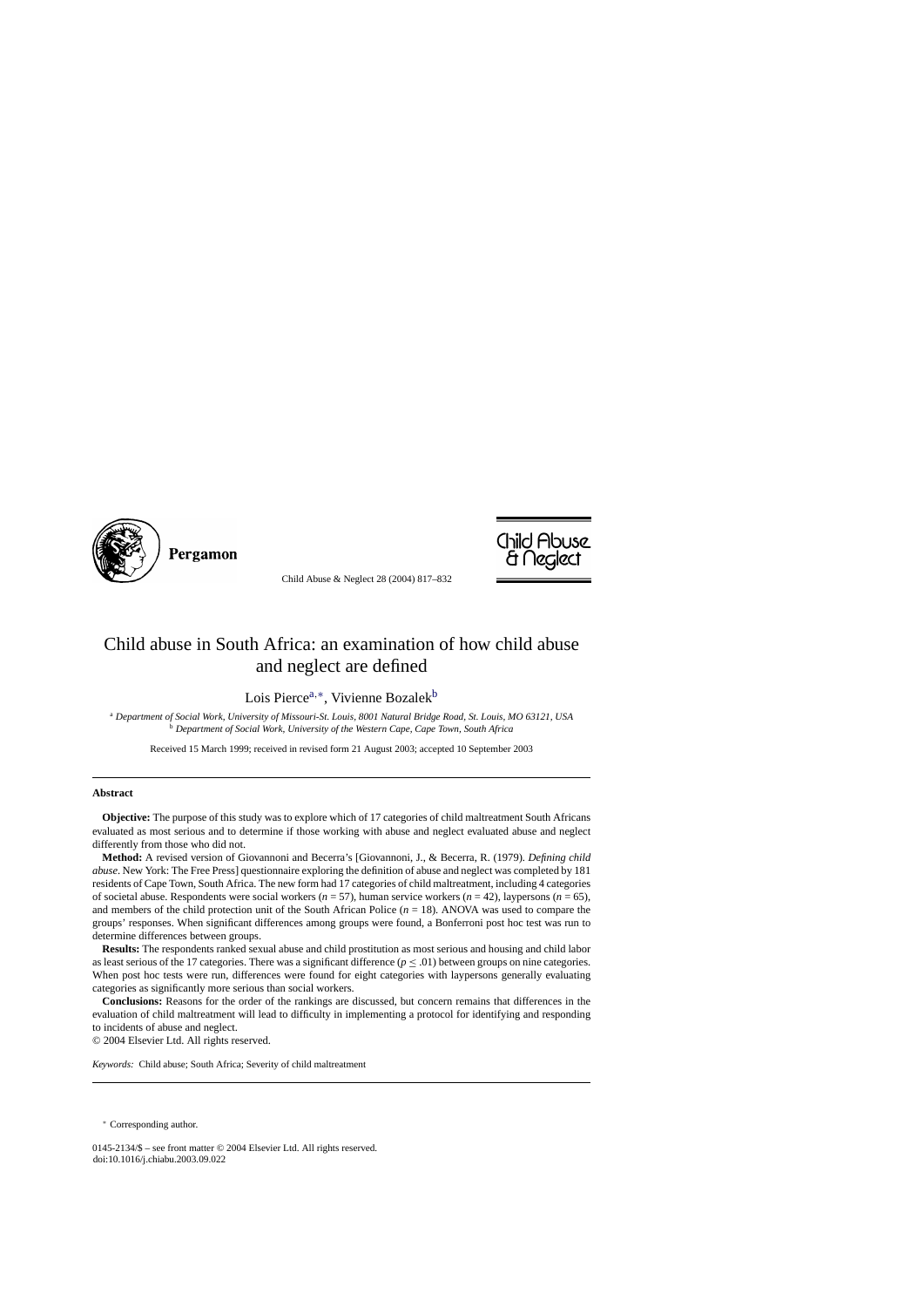## **Introduction**

Although child abuse has occurred throughout history, it is only recently that it has been defined as a societal problem [\(Pfohl, 1977\),](#page--1-0) and even more recently that those working in child maltreatment have begun to compare how abuse and neglect is constructed in countries with diverse cultures. [Sternberg \(1993\)](#page--1-0) suggests that because the definition of abuse influences the labeling of interaction between parents and children, it is intricately tied to culture. [Gough \(1996\)](#page--1-0) takes a broader perspective, pointing out that the term abuse is particularly dependent upon ideas of individual rights and the interaction between people and groups within a society. [Finkelhor and Korbin \(1988\)](#page--1-0) provided one of the first definitions of abuse and neglect broad enough to be responsive to differences in cultural values, norms, and beliefs. They recognized that not all maltreatment is abuse and defined child maltreatment as "the portion of harm to children that results from human action that is proscribed, proximate and preventable" (p. 4). This definition distinguishes child maltreatment from other social, economic, and health problems facing children and is flexible enough to move beyond Western definitions of child maltreatment and examine how it occurs in other cultures. But as [Korbin \(1991, p. 68\)](#page--1-0) points out, there are three levels used in formulating culturally appropriate definitions of child maltreatment: (1) cultural differences in childrearing practices and beliefs, (2) idiosyncratic departure from one's cultural continuum of acceptable behavior, and (3) societal harm to children. While the first two are somewhat easy to reconcile within cultural differences, the third creates more problems, particularly in countries that have not provided resources to families and children.

There have been many theoretical explanations for child abuse and neglect [\(Tzeng, Jackson, & Karlson,](#page--1-0) [1991\)](#page--1-0) based on experiences in the United States and the United Kingdom, but most explanations focus on parent-child or family interactions. An exception is [David Gil \(1970\)](#page--1-0) and others who see child abuse as a social problem. Gil includes poor housing, inadequate economic support for families, and unsafe communities as abuse. [Segal \(1992\)](#page--1-0) takes a slightly different approach and contrasts the definition of child maltreatment in the United States and its focus on family interactions with the definition of child maltreatment in India, which does not differentiate between familial abuse and societal abuse. She defines child labor, child prostitution, child marriage, and child beggary, which were legal in India, as societal abuse.

Perhaps the primary dilemma facing those attempting to provide a definition of maltreatment appropriate for cross-cultural use is the need to find a balance between using one country's description, which most likely will ignore others' cultural beliefs and practices, and taking a stance of extreme cultural relativism. The latter may be used to justify a lesser standard of care for some children ([Korbin, 1991\).](#page--1-0) As a response to this dilemma, [Finkelhor and Korbin \(1988\)](#page--1-0) have identified six dimensions of child maltreatment that appear to influence the application of the notion of child abuse in an international framework. For an act to be maltreatment, it must be (1) intentional; (2) socially censured in the locale in which it has occurred; (3) abusive according to international consensus; (4) perpetrated by an individual, although governmental, economic, and religious actions may also constitute child abuse; (5) harm children rather than everyone in the society; and (6) be perpetrated against a child who is considered a person by that society.

One of the problems with this definition is that governmental acts of neglect of select groups in a society may not be socially censured and still may result in maltreatment of large numbers of children. For example, in South Africa, many children of color were excluded from any governmental programs. Black African children, in particular, were excluded because resources were a "tribal matter."

[Gough \(1996\)](#page--1-0) provides a somewhat different approach to the definition of abuse and neglect. He suggests that there has been a broadening of the definition to allow greater sensitivity to differences in